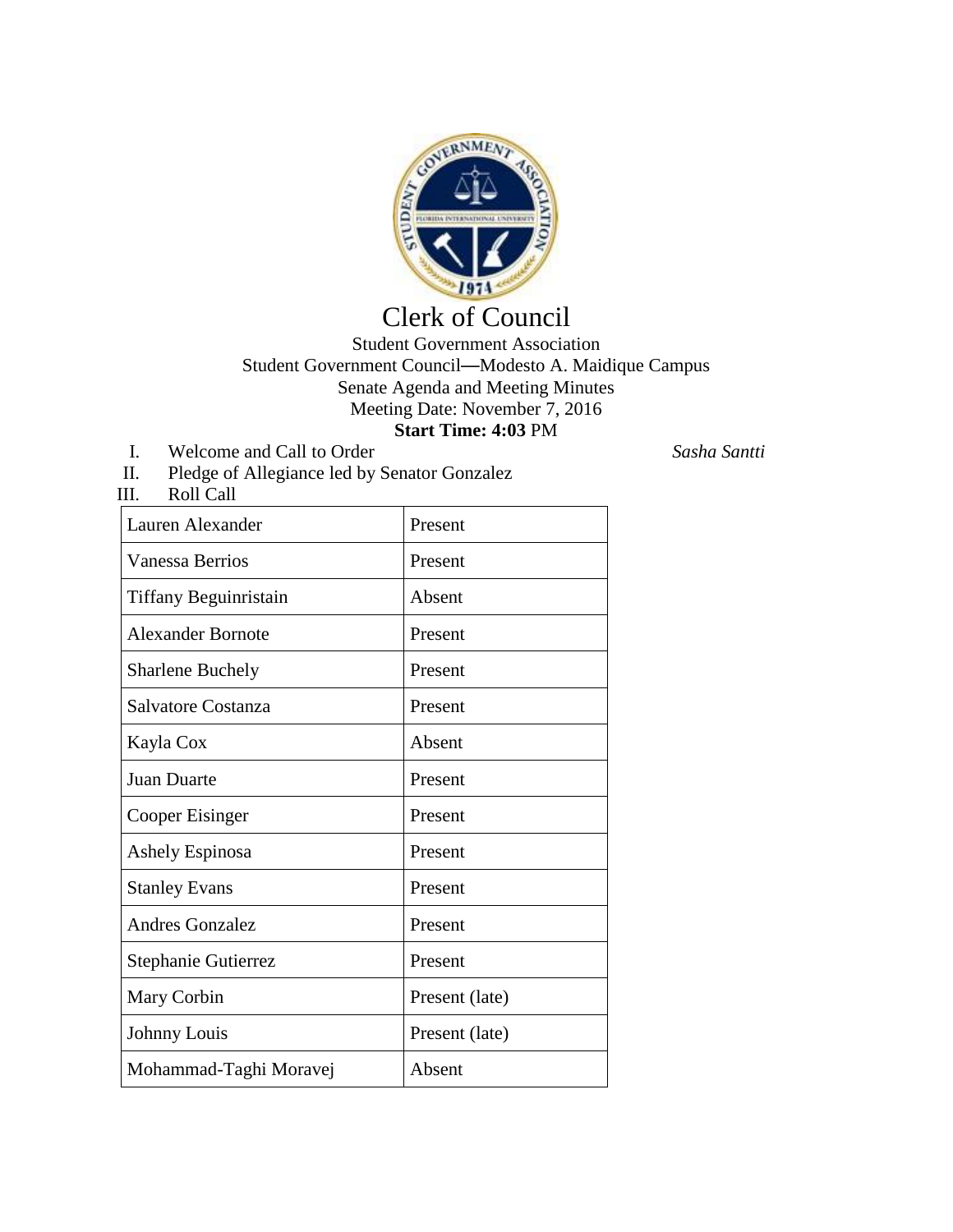| Najari "Malliek" Murrell | Present        |
|--------------------------|----------------|
| Mwai Osahar              | Present        |
| Johnathan Padilla        | Absent         |
| Jesus Pernia             | Present (late) |
| <b>Monica Reyes</b>      | Present        |
| Gilbert Rodriguez        | Present        |
| Simran Sakraney          | Present        |
| Rocio Taveras            | Present        |
| Martin Villamizar        | Present        |
| Aaron Weisman            | Present        |
| Anjali Tripathi          | Absent         |

## IV. Old Business:

a. Approval of Senate Minutes for October 31, 2016 i. Senator Einsinger moves to approve last week's minutes, senator Reyes seconds, (motion passes).

## V. New Business:

- a. Climate Change
- b. Confirmation of Election Board Members
	- i. Senator Einsinger moves to vote by acclamation, senators Rodriguez seconds motion passes.
	- ii. Janeth Gonzalez is confirmed as an Election Board Member
- c. Survey Questions
	- i. 20-minute break out
	- ii. Internal Affairs Committee will meet every Monday after senate in GC 150.
		- Question: Would students benefit from being sent a monthly calendar of FIU events?
	- iii. Student Advocacy Committee will meet on Mondays before senate in the SGA conference room.